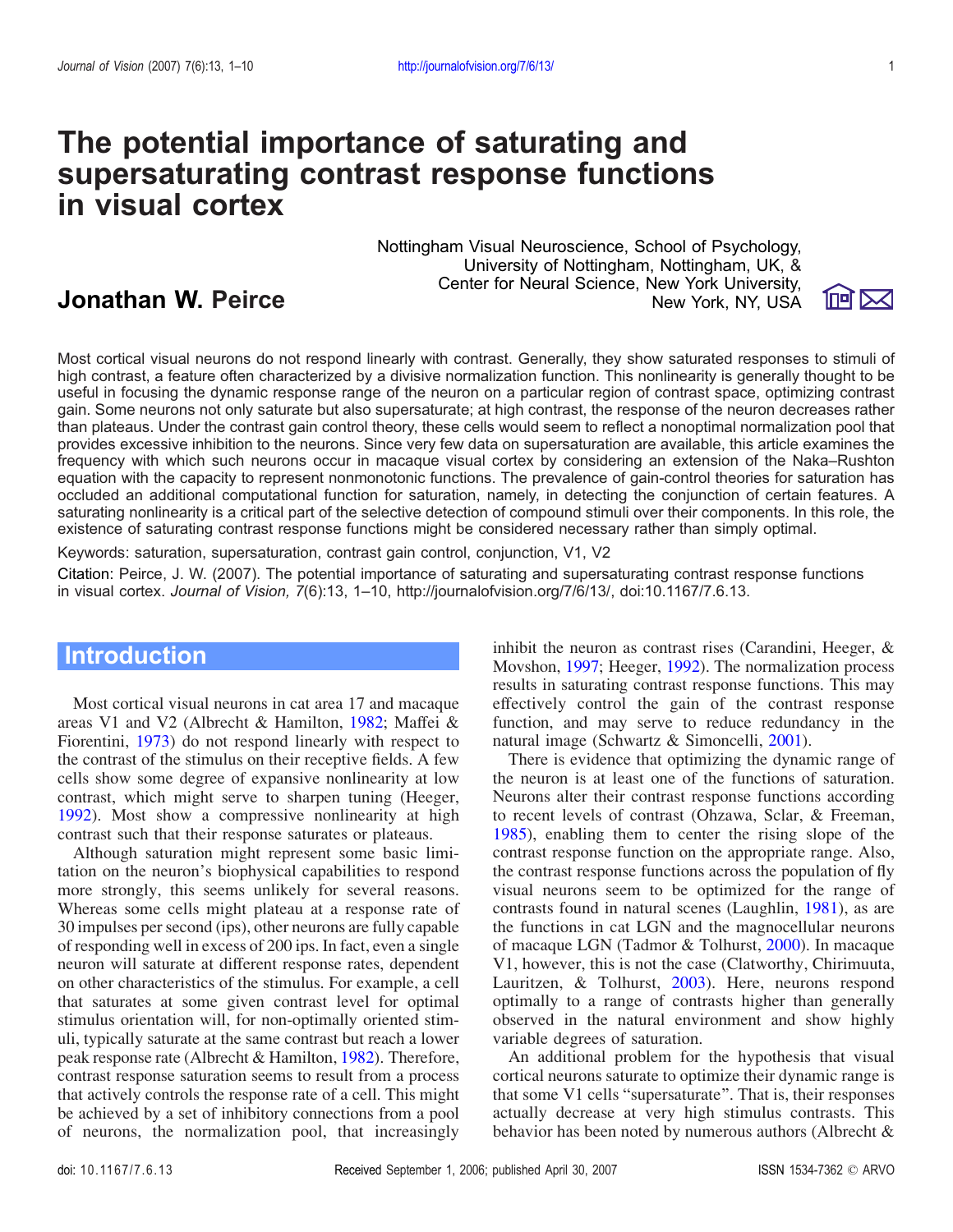<span id="page-1-0"></span>Hamilton, [1982](#page-8-0); Bonds, [1991](#page-8-0); Ledgeway, Zhan, Johnson, Song, & Baker, [2005;](#page-8-0) Li & Creutzfeldt, [1984](#page-8-0); Maffei & Fiorentini, [1973](#page-8-0); Mancilla, Fowler, & Ulinski, [1998](#page-8-0); Tyler & Apkarian, [1985](#page-9-0)) and has been simulated in a circuit model of V1 neurons (Somers et al., [1998](#page-9-0)). However, it has not been properly quantified, and its computational implications are rarely considered (but see Ledgeway et al., [2005\)](#page-8-0). One reason that supersaturation has received relatively little attention is our tendency to characterize response functions with the equation used by Naka and Rushton ([1966\)](#page-9-0), which is incapable of representing nonmonotonic data.

The aims of this article are twofold: to characterize the contrast response curves of neurons in V1 and V2 of the macaque using an adaptation of Naka and Rushton's equation, such that supersaturation can be appropriately represented, and to reconsider the role that the nonlinear responses of these neurons (both saturating and supersaturating) may have in visual processing.

## Experiment 1: Characterizing supersaturation

#### **Methods**

#### Collection of neuronal data

Recordings were taken from 541 neurons in the visual cortex of 31 anesthetized, paralyzed macaques as part of a larger series of experiments. Most of the data shown here represent a reanalysis of data that have been previously published (Solomon & Lennie, [2005;](#page-9-0) Solomon, Peirce, & Lennie, [2004;](#page-9-0) Webb, Dhruv, Solomon, Tailby, & Lennie, [2005\)](#page-9-0) or are in preparation for publication. Details of the surgical preparation are described in greater detail else-where (Solomon & Lennie, [2005\)](#page-9-0). All procedures conformed to the guidelines approved by the New York University Animal Welfare Committee.

Anesthesia was induced with ketamine hydrochloride (Vetalar, 10 mg/kg<sup>-1</sup>) and maintained during surgery with thiopental sodium. The monkey was intubated, the head placed in a stereotaxic frame, and a craniotomy made over the occipital cortex, centered on or near the lunate sulcus. Postsurgical anesthesia was maintained by continuous infusion of sufentanil citrate  $(4-12 \ \mu g \text{ kg}^{-1} \text{ hr}^{-1})$  in physiological solution (Normosol-R, Abbott Laboratories, Illinois, USA) with added dextrose (2.5%). Muscular paralysis was then induced and maintained by continuous infusion of vecuronium bromide (100 mg·kg<sup>-1</sup>·hr<sup>-1</sup>). The monkey was respirated artificially to keep end-tidal  $CO<sub>2</sub>$ near 33 mm Hg. Electroencephalographic and electrocardiographic data were monitored continuously throughout surgery and the experiment. Rectal temperature was kept near 37<sup>o</sup>C using a heating blanket. Recordings were made using either tungsten-in-glass (Alan Ainsworth

Electrodes, UK) or epoxy-coated tungsten electrodes (FHC Inc., Maine, USA) with an impedance of  $1-5$  M $\Omega$ . Spikes were isolated from single neurons using a combination of thresholding and template-matching techniques.

Histological track reconstructions showed that 263 of the neurons were in V1 and 205 were in V2. For the remaining 73 cells, the area could not be precisely determined (e.g., because they fell too close to the V1/V2 border), and those cells are not considered further in this study.

For each neuron, the optimal stimulation parameters were determined for circular patches of drifting sinusoidal grating varying in location, size, spatial frequency, and orientation. The contrast response function was then measured for each neuron using optimal stimulus parameters for the drifting gratings. This was generally conducted with an achromatic grating, unless the neuron responded poorly to achromatic stimuli, in which case a sinusoidal grating in the neuron's preferred color was used. The vast majority neurons were probed with a blank screen and six Michelson contrast levels ranging from 0.031 to 1.0 in 1-octave steps. For a few cells, additional contrasts were tested. Cells' responses were analyzed in terms of either the response rate in impulses per second  $(f_0)$  or the amplitude of modulation of that response at the frequency of the stimulus drift rate  $(f_1)$ , whichever was larger.

#### Modeling contrast response functions

Most groups (e.g., see Albrecht & Hamilton, [1982;](#page-8-0) Sclar, Maunsell, & Lennie, [1990\)](#page-9-0) characterize contrast response functions using the hyperbolic ratio equation of Naka and Rushton [\(1966\)](#page-9-0), which is closely related to the Michaelis–Menten equation for enzyme kinetics<sup>[1](#page-8-0)</sup> (Michaelis & Menten, [1913](#page-9-0)):

$$
R = R_{\max} \frac{c^n}{c_{50}^n + c^n} + B,
$$
\n(1)

where  $R$  is the output response of the neuron,  $B$  is the baseline response of the neuron,  $R_{\text{max}}$  represents the maximum response of the neuron,  $c_{50}$  represents the contrast at which the response is halfway between baseline and maximum,  $n$  is simply referred to as the exponent, and  $c$  is the contrast presented to the neuron.

To model the response of a neuron that is capable of supersaturating, we must add an additional parameter:

$$
R = R_{\text{max}} \frac{c^n}{c_{50}^{sn} + c^{sn}} + B,\tag{2}
$$

where s is an additional parameter allowing the suppressive exponent to vary at a different rate to the excitatory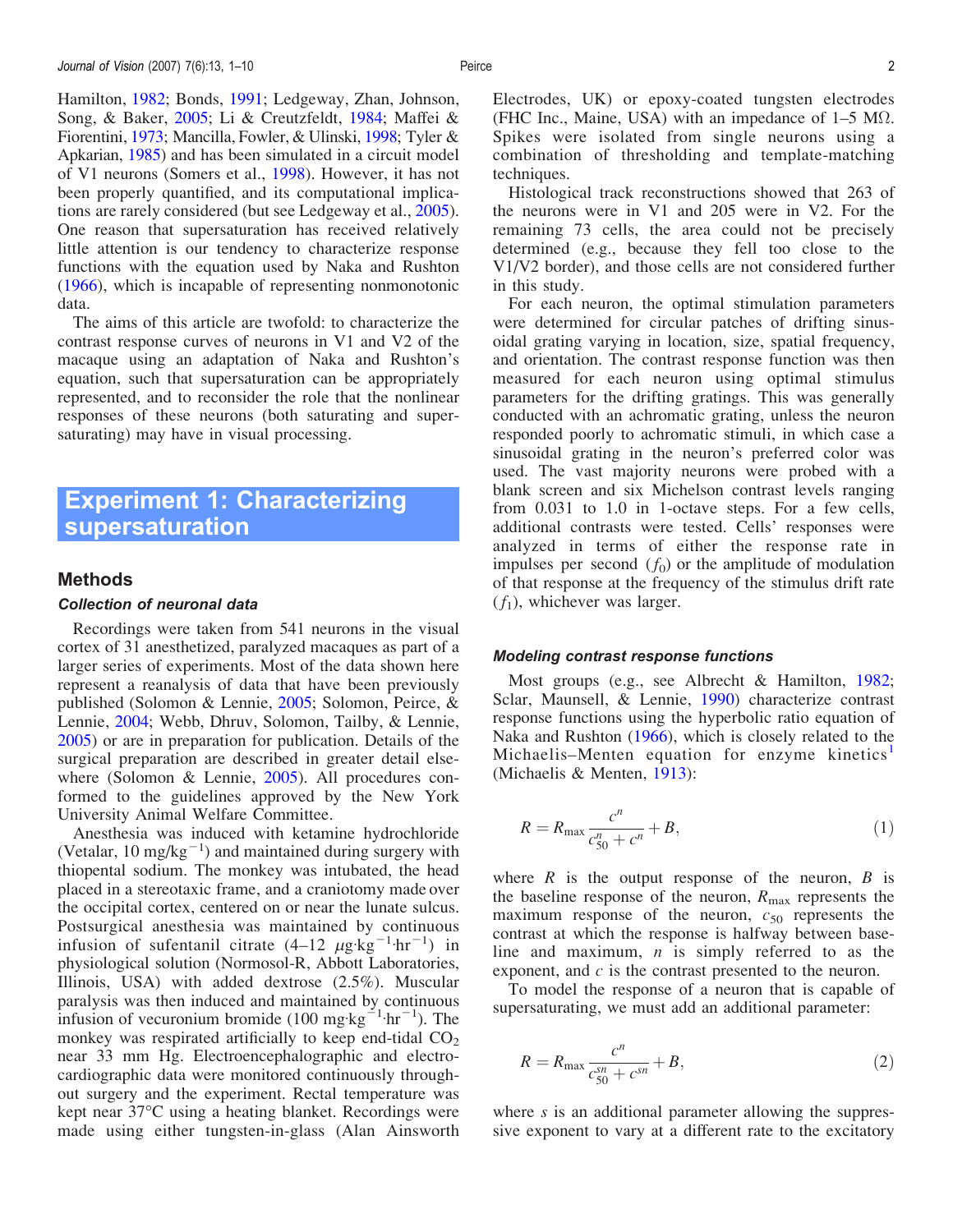<span id="page-2-0"></span>exponent. The traditional Naka–Rushton equation is the specific form of this, with  $s = 1$ . The characteristics of the function are similar to [Equation 1](#page-1-0) in that the exponents control the shape of the function,  $R$  controls its amplitude, and  $c$  controls its contrast scaling. Unfortunately, with  $s \neq 1$ ,  $R_{\text{max}}$  and  $c_{50}$  values do not relate simply to the intuitively appealing maximal response and half-maximum contrast of the function, respectively. The  $R_{\text{max}}$  value remains the point at which the curves asymptote, although for nonmonotonic forms, this is obviously less than the maximal response. The  $c_{50}$  value for nonmonotonic functions represents the contrast at the curve's "shoulder" rather than at its half-maximal response. Examples can be seen in Figure 1.

Data from the population of neurons were fit with both functions using Matlab's fmincon() function, aiming to minimize the chi-square fit term given by

$$
\chi^2 = \sum_i \frac{(e_i - o_i)^2}{\sigma_i^2},\tag{3}
$$

where  $i$  is the index of this particular contrast level,  $e$  is the expected response at this contrast level given the current model parameters, o is the observed response, and  $\sigma^2$  is the trial-wise variance in responses at this contrast. Where there was zero variance in responses (arising from no response on any trial), the  $\sigma^2$  was set to 0.001 to prevent the error term from expanding to infinite. In fitting, the exponent terms of the models were bounded in the region 0.3–4.0.

There is a problem in trying to test which of a pair of models with different numbers of free parameters fits a dataset "better". One general solution is to measure how well the data are fit by the model and then impose some form of penalty on models for having more parameters. Aikake's Information Criterion (AIC; Motulsky & Christopoulos, [2004](#page-9-0)) is one commonly used method. The AIC value for a model fit to the data is calculated from

$$
AIC = n \log(RMS) + 2p,
$$
\n(4)

where  $n$  represents the number of data points being modeled, p represents the number of parameters in the model, and RMS is the root-mean-square error of the model fit. The optimal model under this method is taken to be the one with the lowest AIC value (nearest to



Figure 1. The form of the modified Naka–Rushton function as the suppressive exponent, s, progresses from 1 (equivalent to the original Naka–Rushton equation) to 1.7, with all other parameters fixed ( $R_{\text{max}}$  = 100,  $c_{50}$  = 0.3, n = 2).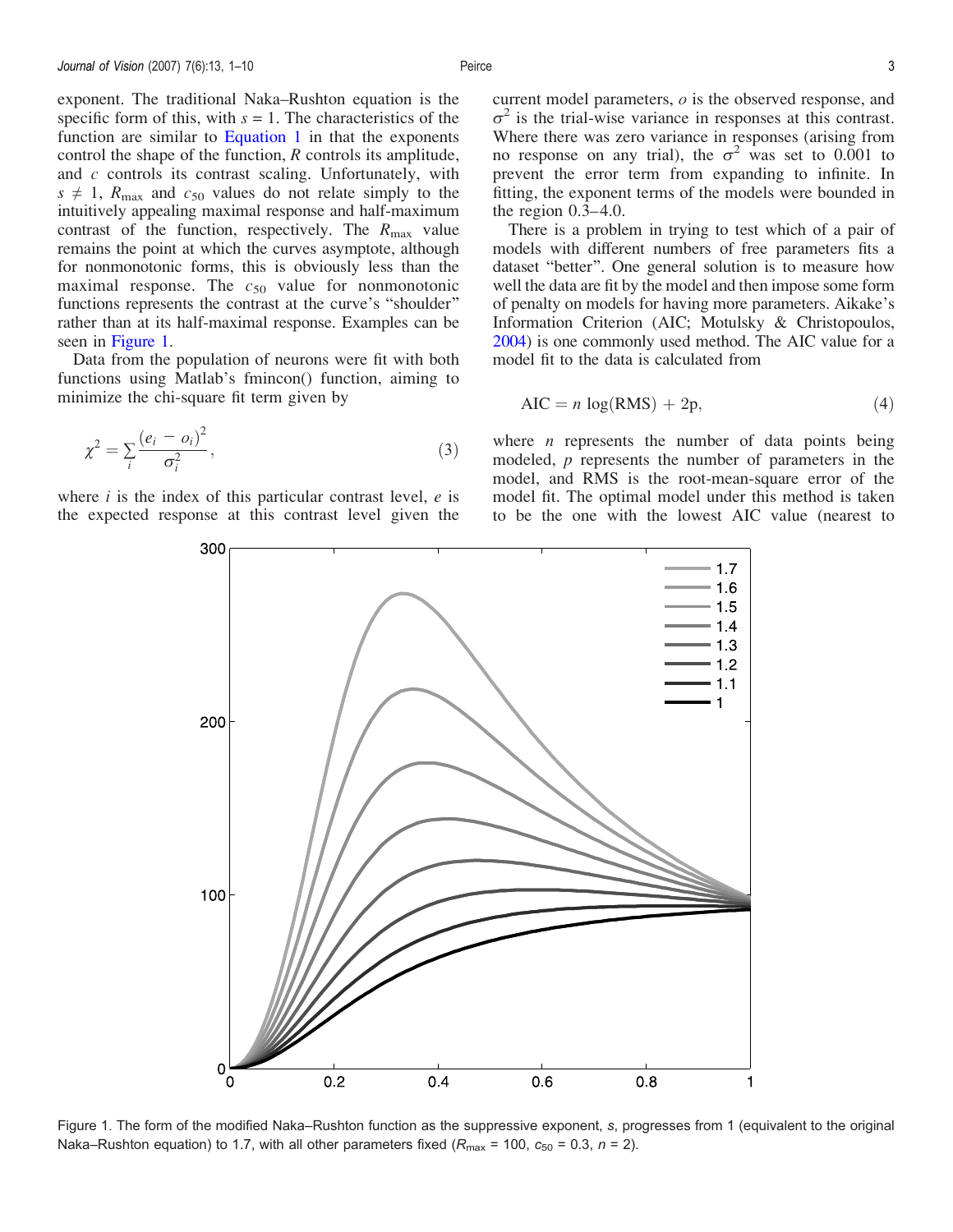negative infinity). A related method is the Bayesian Information Criterion, which is identical except that the penalty term is  $log(n)p$  instead of  $2p$ . In this study, there were nearly always seven contrast levels, and because log  $(7) \approx 2$ , the methods are equivalent.

An alternative method, referred to as the normalized chi-square by Cavanaugh, Bair, and Movshon ([2002\)](#page-8-0), takes the  $\chi^2$  error term ([Equation 3\)](#page-2-0) and normalizes by the degrees of freedom for the model (Hoel, Sidney, & Stone, [1971\)](#page-8-0):

$$
\chi_N^2 = \frac{\chi^2}{df}.\tag{5}
$$

As with the AIC, the best fitting and most efficient model is taken to be that with the lowest  $\chi_N^2$ . In practice, for the given data and models, this method typically inflicts a more stringent penalty on models with additional parameters.

#### Quantifying supersaturation

Ledgeway et al. [\(2005](#page-8-0)) quantified the degree to which the response of neurons rises monotonically with respect to contrast using a monotonicity index (MI) defined as

$$
MI = 1 - \frac{R_{\text{max}} - R_{100}}{R_{\text{max}} - R_0},
$$
\n(6)

where  $R_{\text{max}}$  is the maximum response of the neuron,  $R_{100}$ is the response at maximal contrast, and  $R_0$  is the baseline response. This index takes a value of 1 where the neuron's response rises monotonically and less than 1 for neurons demonstrating supersaturation. A neuron whose response at the maximal contrast falls fully back to baseline rate takes an MI of 0. In the current study, the MI was calculated for both the raw data and the model fit to the raw data.

#### **Results**

#### Comparing the quality of fit for the models

[Figure 2](#page-4-0) shows a comparison of model fits for a series of sample neurons ranging in contrast response from very weak saturation to extreme supersaturation (the behavior shown in [Figure 2f](#page-4-0) is unusual). For the neuron with weak saturation [\(Figure 2a\)](#page-4-0), the Naka–Rushton equation characterized the neuron's response function very well, such that the additional parameter of the modified version was unnecessary. This subjective decision is in agreement with the  $\chi^2_N$  error term, which is lower for the Naka–Rushton equation (0.106) than for the modified version (0.117). The neurons shown in the remaining panels were all better fit by the modified Naka–Rushton model. In the supersaturating functions, it is clear that this is because of the inability of the Naka–Rushton function to provide a nonmonotonic response. However, the cell shown in [Figure 2b](#page-4-0) shows a behavior that was also common, where the neuron did not show any sign of supersaturation but still showed a significantly improved fit with the modified model. This type of behavior can often only be shown for neurons with very consistent responses (note that the error bars in [Figure 2b](#page-4-0) are almost obscured by the data points). The AIC error term, which is less stringent on models with additional parameters, was smaller for all of the six neurons shown in [Figure 2.](#page-4-0)

For both models, the quality of the fits was extremely high across the population of neurons; the Naka–Rushton model explained, on average, 96.9% of the variance in responses and the modified model explained 98.7% of the variance. According to the AIC error term, the modified function performed better than the Naka–Rushton function in 175 of 264 V1 neurons (66.3%) and in 141 of 205 V2 neurons (68.8%). Even the normalized chi-square term suggests that it was an improvement for nearly half of the neurons tested (47.2% of V1 neurons and 45.9% of V2 neurons).

#### Occurrence of supersaturation

Measuring its occurrence from the raw responses of the neurons, we find supersaturation in 45 of 263 V1 neurons (17.1%) and in 53 of 205 V2 neurons (25.9%). This probably represents an underestimate of the frequency with which it occurs due to the relatively sparse sampling at high contrasts. In particular, cells may well peak between 50% and 100% contrast, between which no stimuli were generally presented. Using the best model fit for the neuron, we find supersaturation in 65 neurons in V1 (24.7%) and 57 extrastriate cells (37.8%). Therefore, we find that roughly 20–25% of the neurons are nonmonotonic in their contrast response overall. [Figure 3](#page-5-0) shows the monotonicity indices for all nonmonotonic neurons. There is a smooth distribution, with very few neurons being extremely nonmonotonic—only 8 V1 neurons (3.0%) and 7 V2 neurons (3.4%) had a response at full contrast below 50% of their maximum response.

## Experiment 2: The importance of contrast nonlinearities

Although the saturation of neurons in LGN might be explained by the need to optimize responses to the input contrasts and the need to match that to natural scene statistics (Tadmor & Tolhurst, [2000\)](#page-9-0), this does not account for the shape of the functions found in later visual areas (Clatworthy et al., [2003](#page-8-0)). In particular, the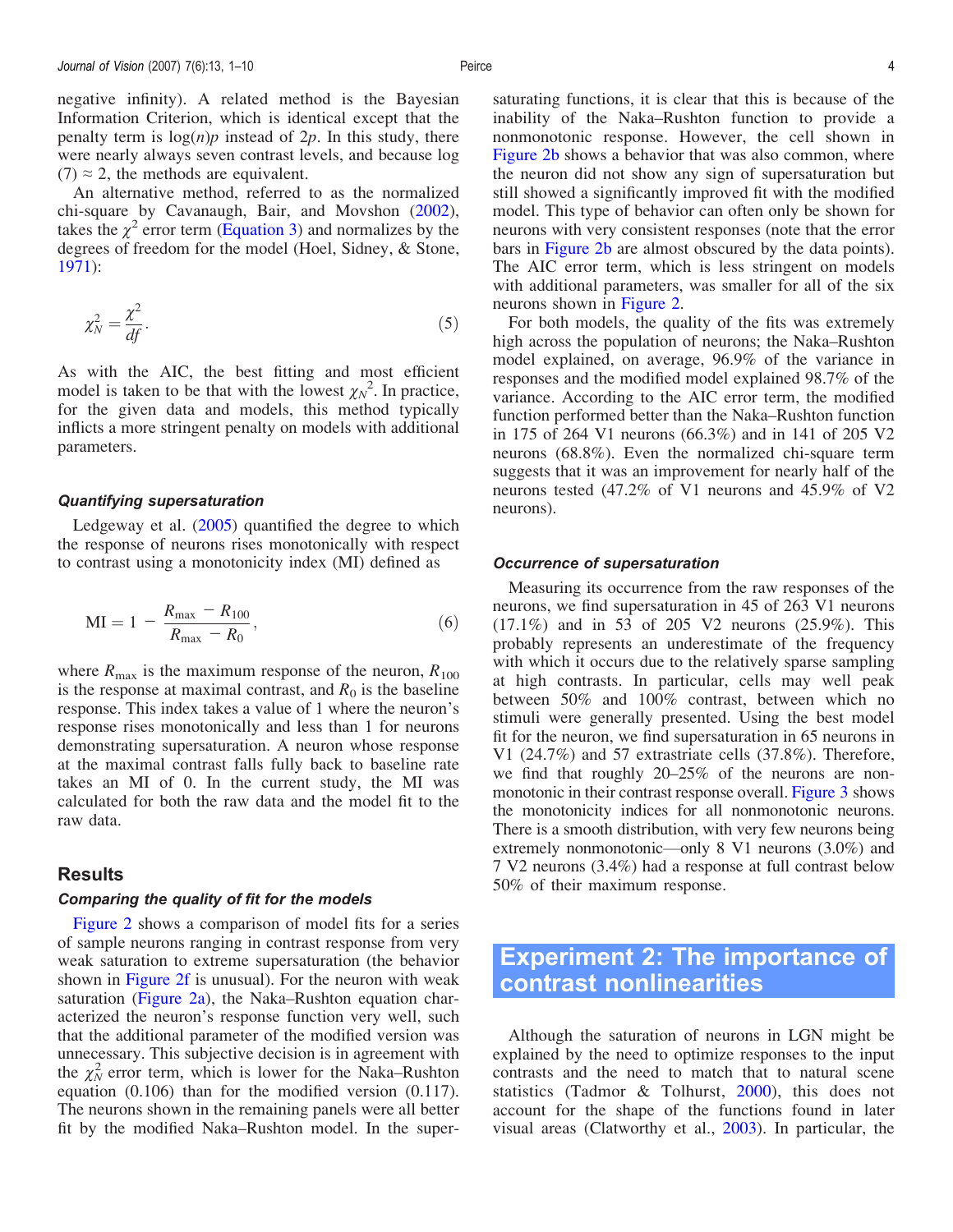<span id="page-4-0"></span>

Michelson contrast

Figure 2. Comparing the fit quality of the standard Naka–Rushton function (broken line) with the modified form (solid line) for various cortical neuron samples with varying degrees of saturation.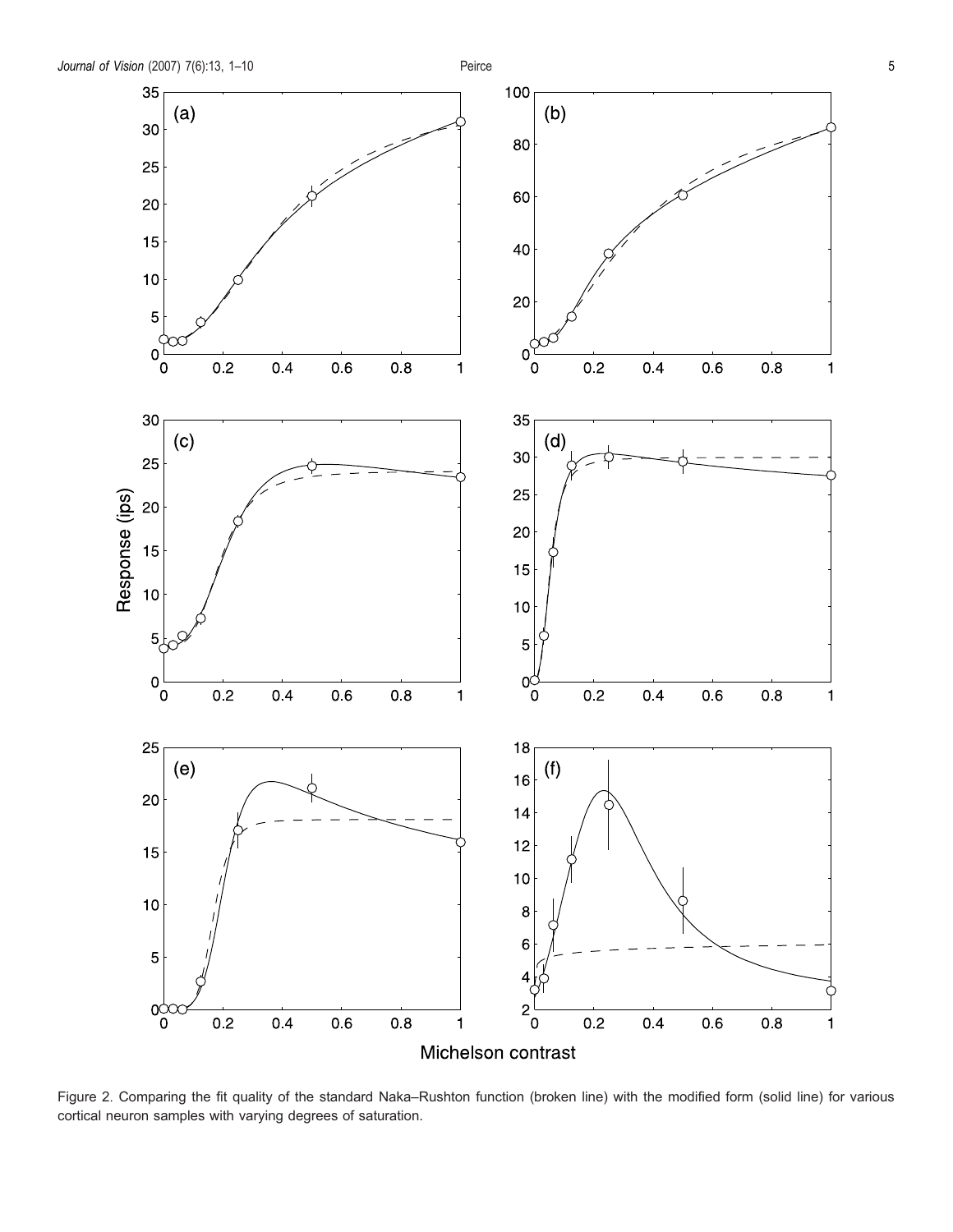<span id="page-5-0"></span>

Figure 3. Nonmonotonicity index for neurons in V1 and V2. Nonmonotonicity indices of neurons (with values that are less than 1) are shown. A value of 1 represents a monotonic neuron; a value of 0 represents a neuron whose response at maximum contrast was the same as its response at zero contrast.

above finding that 20–25% of primate V1 neurons are nonmonotonic in their contrast response functions would suggest that contrast gain controls are only part of the story for nonlinear contrast responses. This raises the question of what other purpose (or purposes) they might serve.

An additional potential use for the saturating functions is in detecting the conjunction of certain features. Peirce and Taylor [\(2006\)](#page-9-0) recently described the existence of mechanisms responding selectively to the presence of a plaid, the conjunction of a pair of overlapping gratings. The mechanism we envisaged for such a detector is similar to that proposed by Olzak and Thomas ([1999\)](#page-9-0) and involves a bank of linear, or quasilinear, filters followed by some output nonlinearity (Olzak and Thomas break the saturating nonlinearity into two separate nonlinearities, although for our more limited purposes, this is unnecessary). The nonlinear outputs of the first-level units are then summed by some conjunction detector.

In keeping with the literature, Olzak and Thomas ([1999\)](#page-9-0) suggest that the nonlinearities are important for gain control and normalization. They are, however, also essential for another aspect of the mechanism they describe, namely, for the summing circuit to discriminate between the case of one input channel being stimulated at maximum contrast and that of two input channels each stimulated at 50% (see Figure 4). For this method of discriminating a plaid from one of its components, some form of compressive nonlinearity is essential rather than merely optimal. Furthermore, the neurons in the input layer of the model (e.g., V1 cells) are likely to reduce their response when a second stimulus is present, through the effect of cross-orientation inhibition (e.g., Bonds, [1989;](#page-8-0) Freeman, Durand, Kiper, & Carandini, [2002](#page-8-0); Morrone, Burr, & Maffei, [1982](#page-9-0)), which exacerbates the problem. These factors can be overcome by appropriate compressive nonlinearities on the outputs of the neurons potentially like those typically found in V1.

### Methods

In considering the extent to which the nonlinearities observed in real neurons might be useful in the selective detection of conjunctions, a further index (conjunction selectivity index [CSI]) was generated. This measures how much more strongly a summing circuit would respond to a full-contrast plaid (for which the neuron being tested provided one of the input channels) versus a single full-contrast grating (for which this neuron is the entire input). This index is naturally defined as

$$
CSI = \frac{2R_{50} - R_{100}}{R_{100}},
$$
\n(7)

where  $R_{50}$  represents the response to a grating of 50% contrast and  $R_{100}$  represents the response to a full-contrast grating. In both cases, the response is taken as either the



Figure 4. The effects of saturating (compressive) nonlinearities on the inputs to a conjunction detector. (A) A linear summing mechanism stimulated at 50% in each input channel will respond equally to stimulation at 100% in either channel, not responding selectively to the conjunction. (B) Adding a nonlinearity to the input channels, as found in V1 neurons, causes the conjunction to provide greater stimulation than either component is capable of alone.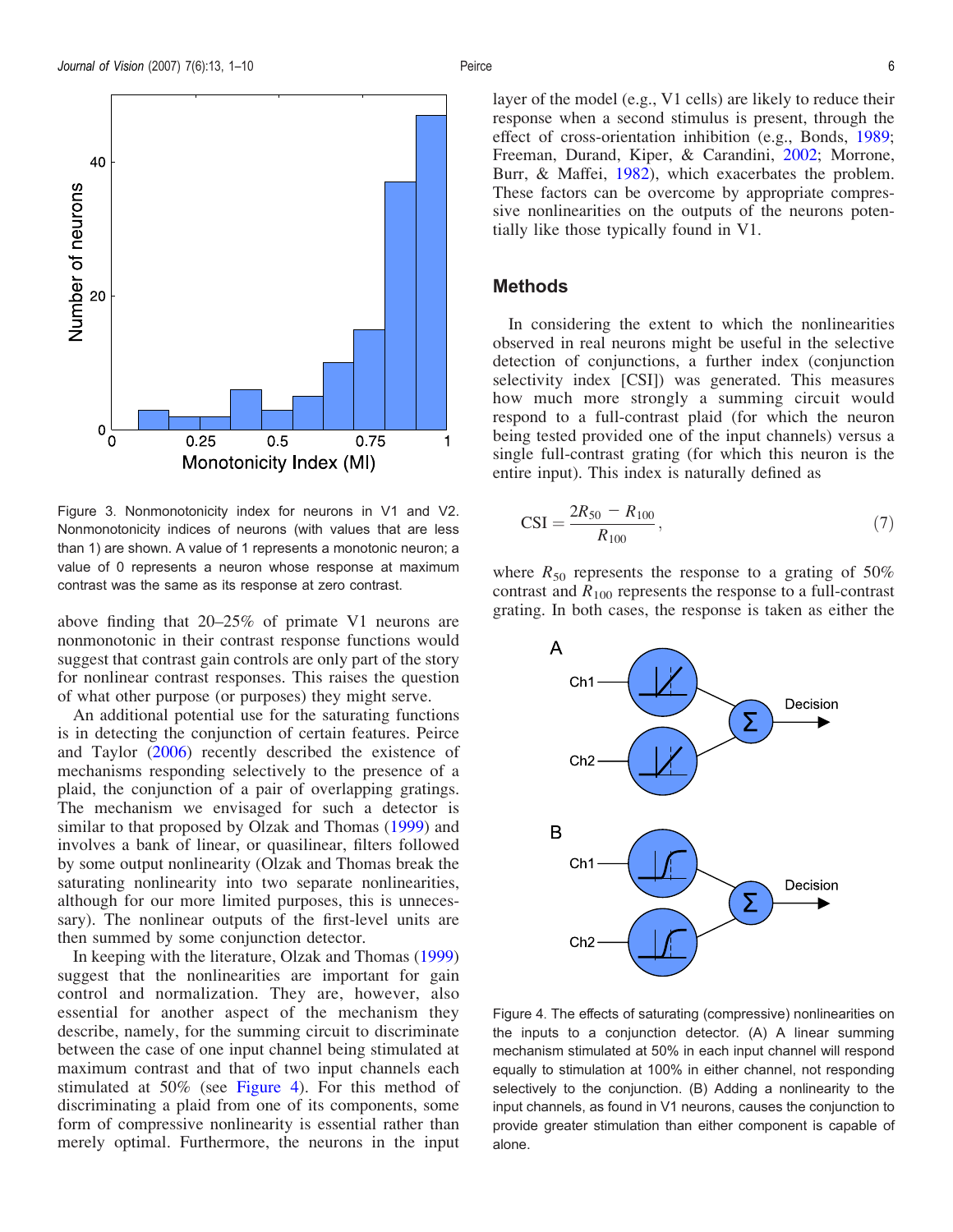<span id="page-6-0"></span>amplitude of modulation at the temporal frequency of stimulation or the spike rate over and above the baseline rate of the neuron, whichever is greater. The index is bounded by zero and positive infinity. A CSI of 0 represents a linear neuron, for which a subsequent summing circuit would respond identically to a plaid and grating; a CSI of 1 indicates perfect saturation in the contrast range 50–100% such that the summing circuit's response to the plaid is 100% greater than the response to a grating. A CSI greater than 1 indicates a supersaturating cell, capable of providing inputs to a very selective summing circuit.

It should be noted that the CSI, as described, makes the assumption that the presence of the second grating in the stimulus does not affect the response of the neuron, which we know to be untrue in many neurons. In particular, cross-orientation inhibition causes many cells to reduce their response to the preferred grating in the presence of an additional grating stimulus (e.g., Bonds, [1989;](#page-8-0) Freeman et al., [2002;](#page-8-0) Morrone et al., [1982](#page-9-0)). The CSI values here represent the upper limit of the potential conjunction selectivity of the system in such cells. For some cells at least, the effect of the saturation is enough, however, to counter this effect of cross-orientation suppression. Indeed, for the sample cell shown by Freeman et al. [\(2002](#page-8-0), their Figure 2A), the responses to the plaid and the full-contrast grating were 42 and 65 ips, respectively, giving a "true" CSI of 0.30, even in the presence of suppression.



Figure 5. The CSI for V1 simple cell neurons (top), V1 complex cells (middle), and V2 cells (bottom). Note that the populations differed very little in this index, all showing a median CSI of roughly 0.5.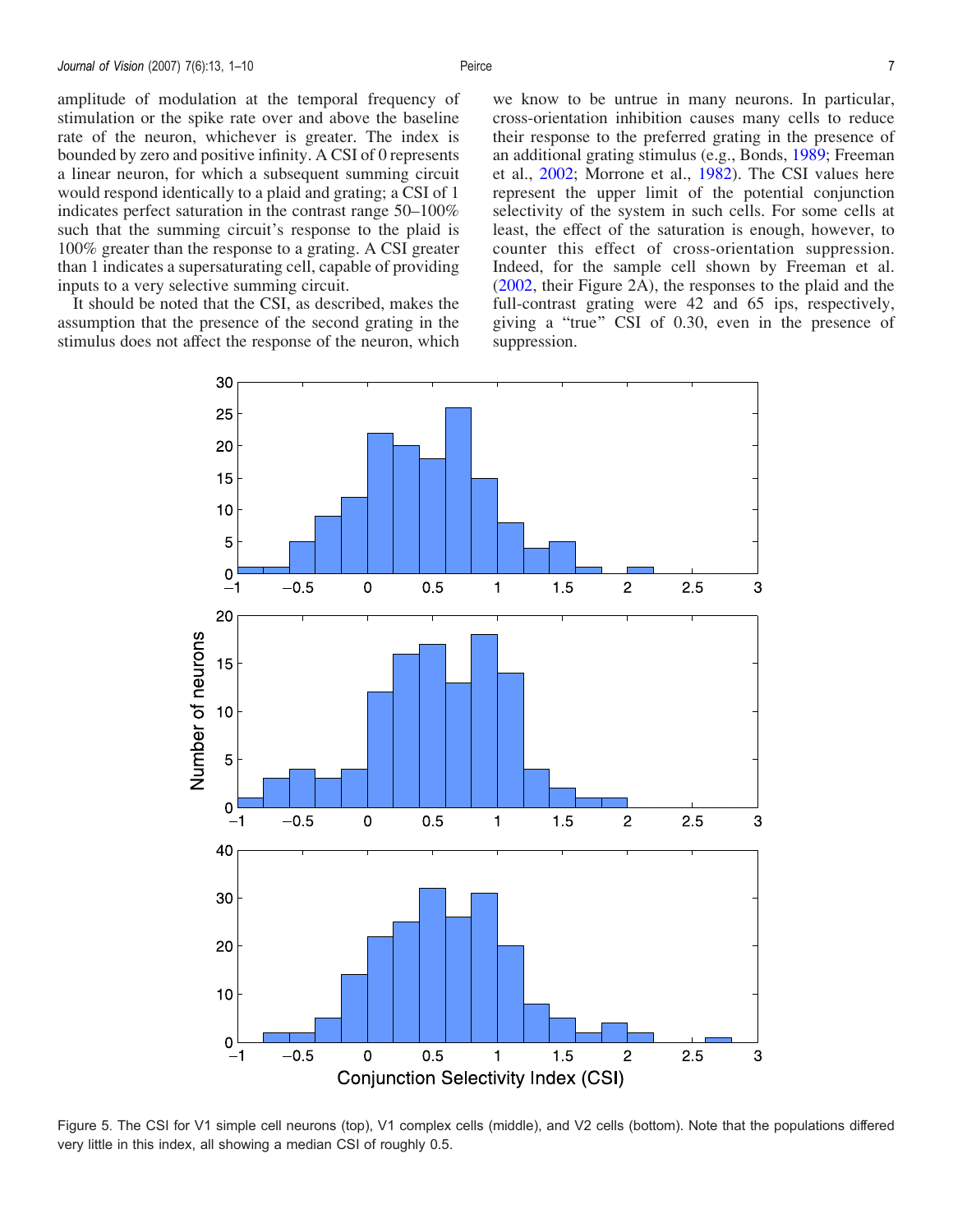#### **Results**

The extent to which neurons might be useful inputs to conjunction-selective mechanisms is remarkably variable. [Figure 5](#page-6-0) shows the CSI for V1 simple cells (defined as those whose amplitude of modulation is greater than their maintained spike rate during stimulation), V1 complex cells, and V2 cells. The index represents the extent to which a summing circuit, using this neuron as an input, would be able to discriminate between two weakly stimulated channels and one strongly stimulated channel. The three classes of neuron seem to differ very little in this respect. A number of neurons (80 of the 541 cells studied) show a negative CSI, indicating that rather than saturating, the neuron is actually showing an expansive nonlinearity in the contrast range 0.5–1.0. The majority, however, were nonlinear in a manner useful for conjunction-selective mechanisms. The median CSI was 0.50, such that a full-contrast, two-component plaid might provide a subsequent circuit with 50% more stimulation than a full-contrast grating. Ninety neurons (16%) supersaturated, such that they would provide more than 100% extra summed output during presentation of a plaid.

### General discussion

Previous studies have shown that supersaturation, although not often discussed, is a surprisingly common occurrence in the cat visual cortex (Ledgeway et al., [2005](#page-8-0); Li  $&$  Creutzfeldt, [1984\)](#page-8-0). The current study shows that it is also very common in macaque visual cortex. There are several reasons why the nonmonotonicity has been largely ignored. The first is simply that extremely nonmonotonic neurons are rare, and minor deviations from monotonicity might occasionally result from noise in the measurements. The second is that high contrasts are sampled sparsely, if at all, by most laboratories. The third is that supersaturation is not captured by the standard function used to represent contrast response functions. The current study adds a second exponent parameter to the traditional Naka– Rushton model, which improves model fits for nearly all neurons and is more efficient, in terms of fit quality normalized by degrees of freedom, for roughly half the neurons studied. Critically, it captures the fact that neurons do not necessarily show monotonically increasing responses to contrast. Although the traditional model serves as a reasonable first approximation to the responses for many cells, its inability to supersaturate leads necessarily to failures in characterizing the 20–25% of neurons found to show this behavior.

A final reason is that we have had no real explanation for the existence of such a response. Under the dominant hypothesis that the contrast response function serves to optimize the dynamic response range of the neuron, the

existence of cells that supersaturate is something of a mystery and might reflect an inappropriately strong contribution of the normalization pool. If this were the case, then it seems surprising that such a large percentage of the neurons supersaturate. If, however, we consider the saturating characteristic of the contrast response as having an additional function in generating selectivity for the conjunction of certain features, then the existence of neurons that supersaturate is less problematic; such cells would be more selective in their detection of compounds.

This coding mechanism is not necessary for all feature combinations, only those for which the inputs are not independent (it might be considered advantageous in other circumstances, but not necessary). For instance, where the features are spatially overlapping gratings (plaids), the contrast of each component is limited by the contrast of the other, and a saturating nonlinearity is critical in selectively detecting the compound. For features that are independent (e.g., occurring in different eyes or different parts of the retina), a simple linear combination might suffice in detecting the compound, at least for high net contrasts. The expansive, saturating, and supersaturating contrast response curves might therefore be viewed as arising from neurons involved in different forms of processing or different types of feature rather than as suboptimal, optimal, and erroneous forms of contrast gain control mechanisms, respectively. This, of course, supposes that conjunction-selective neurons do exist. Although the psychophysical evidence suggests that such mechanisms are present in the human visual system (Peirce & Taylor, [2006\)](#page-9-0), the author is not aware of any electrophysiological evidence as yet for plaid, formselective neurons (which respond to a particular plaid more than to either of its isolated components).

This is also not the only way to perform a nonlinear conjunction-selective combination of signals. An obvious alternative is to combine signals multiplicatively rather than additively (Torre & Poggio, [1978\)](#page-9-0). Computationally, this seems a very different proposal, but its biological implementation may actually involve the summation of two saturating (specifically log-transformed) signals (Tal & Schwartz, [1997\)](#page-9-0). Potentially, these transformations could be performed within a neuron on the postsynaptic potentials, and there is some evidence for this in certain neurons in the fly (Gabbiani, Krapp, Koch, & Laurent, [2002\)](#page-8-0), owl (Pena & Konishi, [2001](#page-9-0)), and rabbit (Taylor, He, Levick, & Vaney, [2000](#page-9-0)). No evidence has been shown for such transformations in the primate, however, and it may not be necessary because the outputs of neurons in the previous stages of processing have already endowed signals with a compressive nonlinearity.

Neurons in the LGN show less extreme saturation (especially the P cells) and do not supersaturate. Their contrast response function seems to be well suited to the optimal coding of natural contrasts (Tadmor & Tolhurst, [2000\)](#page-9-0). This difference with cortical neurons presumably reflects some difference in the role of the contrast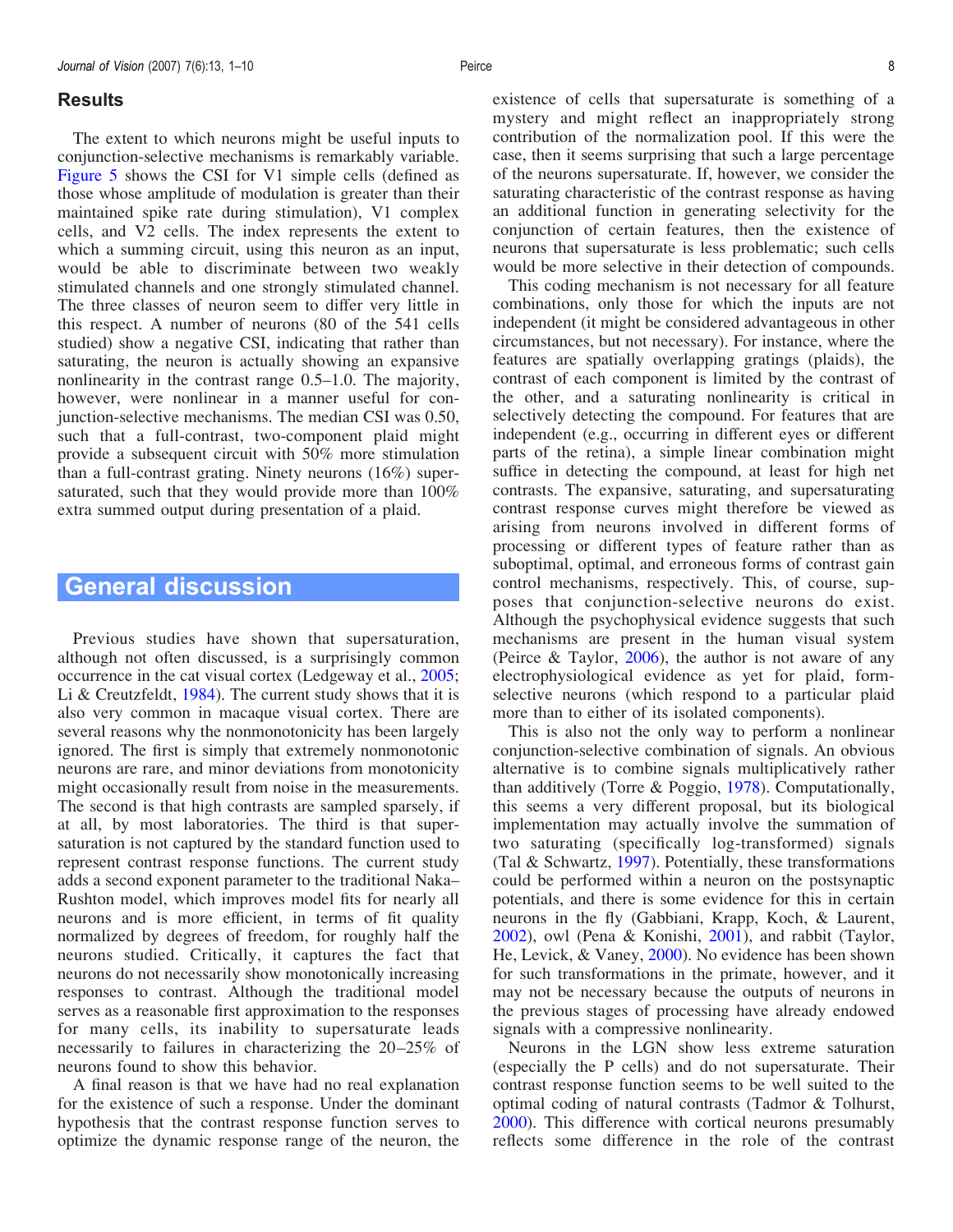<span id="page-8-0"></span>response function for cortical and subcortical neurons. It may, for example, reflect a greater degree of independence in stimulation for LGN neurons, resulting from less spatial overlap between receptive fields than found for the larger receptive fields of the cortex.

The utility of the nonlinear combination of certain signals is not a new concept; computational-modeling and image-processing techniques have frequently used these methods. In visual neuroscience, however, their importance has been somewhat obscured by the consideration of nonlinearities for gain-control mechanisms. Although we can never know the true computational purpose of such signal transformations, this study points to the fact that contrast gain control is not likely to be their sole purpose. It also highlights the problem of using, as a model to characterize the contrast response function, an equation that fundamentally fails to account for the response characteristics of a large proportion of the cortical visual neurons we encounter.

### Acknowledgments

This research was supported by a grant from the BBSRC, UK (BB/C50289X/1), United Kingdom. Data were collected in Peter Lennie's laboratory at NYU, with grants from the NIH, USA (EY04440 and EY13079). Many thanks to J. Forte, J. Kraft, J. Krauskopf, S. Solomon, C. Tailby, and B. Webb for allowing the neuronal data to be used in this analysis. Also, thanks to B. Webb and T. Ledgeway for their comments.

Commercial relationships: none.

Corresponding author: Jonathan W. Peirce.

Email: jon@peirce.org.uk.

Address: Nottingham Visual Neuroscience, School of Psychology, University of Nottingham, Nottingham, NG7 2RD, United Kingdom.

### Footnote

In fact, the equation given by Naka and Rushton did not include the exponent  $n$  and was therefore *identical* to that of Michaelis and Menton. [Equation 1](#page-1-0) is, however, used by most physiology laboratories and still typically referred to as the Naka–Rushton equation.

### **References**

Albrecht, D. G., & Hamilton, D. B. (1982). Striate cortex of monkey and cat: Contrast response function. Journal of Neurophysiology, 48, 217-237. [[PubMed\]](http://www.ncbi.nlm.nih.gov/entrez/query.fcgi?db=pubmed&cmd=Retrieve&dopt=AbstractPlus&list_uids=7119846&query_hl=1&itool=pubmed_docsum)

- Bonds, A. B. (1989). Role of inhibition in the specification of orientation selectivity of cells in the cat striate cortex. Visual Neuroscience, 2, 41-55. [\[PubMed](http://www.ncbi.nlm.nih.gov/entrez/query.fcgi?db=pubmed&cmd=Retrieve&dopt=AbstractPlus&list_uids=2487637&query_hl=7&itool=pubmed_DocSum)]
- Bonds, A. B. (1991). Temporal dynamics of contrast gain in single cells of the cat striate cortex. Visual Neuroscience, 6, 239–255. [[PubMed\]](http://www.ncbi.nlm.nih.gov/entrez/query.fcgi?db=pubmed&cmd=Retrieve&dopt=AbstractPlus&list_uids=2054326&query_hl=7&itool=pubmed_DocSum)
- Carandini, M., Heeger, D. J., & Movshon, J. A. (1997). Linearity and normalization in simple cells of the macaque primary visual cortex. Journal of Neuro-science, 17, 8621-8644. [[PubMed\]](http://www.ncbi.nlm.nih.gov/entrez/query.fcgi?db=pubmed&cmd=Retrieve&dopt=AbstractPlus&list_uids=9334433&query_hl=23&itool=pubmed_docsum) [[Article](http://www.jneurosci.org/cgi/content/full/17/21/8621)]
- Cavanaugh, J. R., Bair, W., & Movshon, J. A. (2002). Nature and interaction of signals from the receptive field center and surround in macaque V1 neurons. Journal of Neurophysiology, 88, 2530–2546. [\[PubMed](http://www.ncbi.nlm.nih.gov/entrez/query.fcgi?db=pubmed&cmd=Retrieve&dopt=AbstractPlus&list_uids=12424292&query_hl=11&itool=pubmed_docsum)] [\[Article\]](http://jn.physiology.org/cgi/content/full/88/5/2530)
- Clatworthy, P. L., Chirimuuta, M., Lauritzen, J. S., & Tolhurst, D. J. (2003). Coding of the contrasts in natural images by populations of neurons in primary visual cortex (V1). Vision Research, 43, 1983–2001. [\[PubMed](http://www.ncbi.nlm.nih.gov/entrez/query.fcgi?db=pubmed&cmd=Retrieve&dopt=AbstractPlus&list_uids=12831760&query_hl=1&itool=pubmed_docsum)]
- Freeman, T. C., Durand, S., Kiper, D. C., & Carandini, M. (2002). Suppression without inhibition in visual cortex. Neuron, 35, 759-771. [\[PubMed](http://www.ncbi.nlm.nih.gov/entrez/query.fcgi?db=pubmed&cmd=Retrieve&dopt=AbstractPlus&list_uids=12194874&query_hl=14&itool=pubmed_DocSum)] [\[Article\]](http://www.sciencedirect.com/science?_ob=ArticleURL&_udi=B6WSS-4CC2Y75-34&_user=10&_coverDate=08/15/2002&_rdoc=1&_fmt=&_orig=search&_sort=d&view=c&_acct=C000050221&_version=1&_urlVersion=0&_userid=10&md5=167169b4ae236ccf444b783c0fa48459)
- Gabbiani, F., Krapp, H. G., Koch, C., & Laurent, G. (2002). Multiplicative computation in a visual neuron sensitive to looming. Nature, 420, 320–324. [\[PubMed](http://www.ncbi.nlm.nih.gov/entrez/query.fcgi?db=pubmed&cmd=Retrieve&dopt=AbstractPlus&list_uids=12447440&query_hl=16&itool=pubmed_DocSum)]
- Heeger, D. J. (1992). Normalization of cell responses in cat striate cortex. Visual Neuroscience, 9, 181–197. [\[PubMed](http://www.ncbi.nlm.nih.gov/entrez/query.fcgi?db=pubmed&cmd=Retrieve&dopt=AbstractPlus&list_uids=1504027&query_hl=3&itool=pubmed_docsum)]
- Hoel, P. G., Sidney, C. P., & Stone, C. J. (1971). Introduction to statistical theory. Boston: Houghton Mifflin.
- Laughlin, S. (1981). A simple coding procedure enhances a neuron's information capacity. Zeitschrift fr Naturforschung Section C: Biosciences, 36, 910–912. [\[PubMed](http://www.ncbi.nlm.nih.gov/entrez/query.fcgi?db=pubmed&cmd=Retrieve&dopt=AbstractPlus&list_uids=7303823&query_hl=19&itool=pubmed_docsum)]
- Ledgeway, T., Zhan, C., Johnson, A. P., Song, Y., & Baker, C. L., Jr. (2005). The direction-selective contrast response of area 18 neurons is different for first- and second-order motion. Visual Neuroscience, 22, 87–99. [\[PubMed](http://www.ncbi.nlm.nih.gov/entrez/query.fcgi?db=pubmed&cmd=Retrieve&dopt=AbstractPlus&list_uids=15842744&query_hl=21&itool=pubmed_DocSum)]
- Li, C. Y., & Creutzfeldt, O. (1984). The representation of contrast and other stimulus parameters by single neurons in area 17 of the cat. *Pflugers Archiv*, 401, 304–314. [[PubMed\]](http://www.ncbi.nlm.nih.gov/entrez/query.fcgi?db=pubmed&cmd=Retrieve&dopt=AbstractPlus&list_uids=6473083&query_hl=5&itool=pubmed_docsum)
- Maffei, L., & Fiorentini, A. (1973). The visual cortex as a spatial frequency analyser. Vision Research, 13, 1255–1267. [[PubMed\]](http://www.ncbi.nlm.nih.gov/entrez/query.fcgi?db=pubmed&cmd=Retrieve&dopt=AbstractPlus&list_uids=4722797&query_hl=24&itool=pubmed_DocSum)
- Mancilla, J. G., Fowler, M., & Ulinski, P. S. (1998). Responses of regular spiking and fast spiking cells in turtle visual cortex to light flashes. Visual Neuro-science, 15, 979-993. [[PubMed\]](http://www.ncbi.nlm.nih.gov/entrez/query.fcgi?db=pubmed&cmd=Retrieve&dopt=AbstractPlus&list_uids=9764539&query_hl=26&itool=pubmed_docsum)